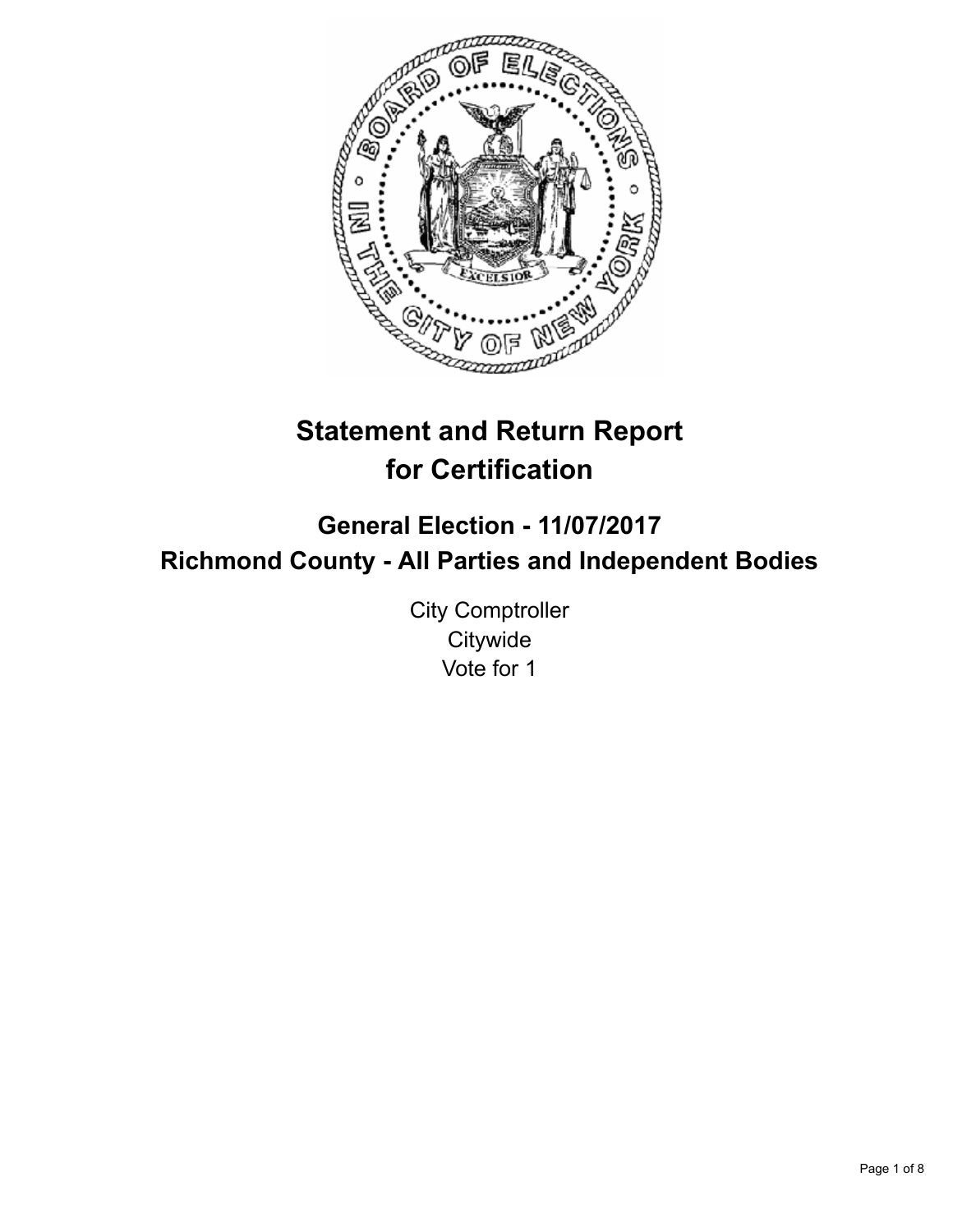

| <b>PUBLIC COUNTER</b>                                    | 21,787       |
|----------------------------------------------------------|--------------|
| MANUALLY COUNTED EMERGENCY                               | 0            |
| <b>ABSENTEE / MILITARY</b>                               | 998          |
| AFFIDAVIT                                                | 221          |
| <b>Total Ballots</b>                                     | 23,006       |
| Less - Inapplicable Federal/Special Presidential Ballots | 0            |
| <b>Total Applicable Ballots</b>                          | 23,006       |
| SCOTT M. STRINGER (DEMOCRATIC)                           | 13,109       |
| MICHEL J. FAULKNER (REPUBLICAN)                          | 5,516        |
| MICHEL J. FAULKNER (CONSERVATIVE)                        | 1,413        |
| JULIA A. WILLEBRAND (GREEN)                              | 495          |
| SCOTT M. STRINGER (WORKING FAMILIES)                     | 910          |
| MICHEL J. FAULKNER (REFORM)                              | 97           |
| MICHEL J. FAULKNER (STOP DE BLASIO)                      | 104          |
| ALEX MERCED (LIBERTARIAN)                                | 128          |
| ALFRED C. CERULLO III (WRITE-IN)                         | 1            |
| ANGELA DAVIS (WRITE-IN)                                  | 1            |
| ANTHONY SIMPSON (WRITE-IN)                               | 1            |
| AURELIA CURRIS (WRITE-IN)                                | 1            |
| DENNISE QUIRK (WRITE-IN)                                 | 1            |
| EDGAR ROSALES (WRITE-IN)                                 | 1            |
| ELIOT SPITZER (WRITE-IN)                                 | 1            |
| GENA MIMOZO (WRITE-IN)                                   | 1            |
| <b>GEORGE CODD (WRITE-IN)</b>                            | 1            |
| JASON MAHONEY (WRITE-IN)                                 | 1            |
| JESSICA MEME (WRITE-IN)                                  | 1            |
| KAREEM ROLLAND (WRITE-IN)                                | 1            |
| KRISTAPS PORZINGIS (WRITE-IN)                            | 1            |
| LOUIS RIVERA (WRITE-IN)                                  | 1            |
| MARY E. GUSTAFSSON (WRITE-IN)                            | 1            |
| MAX BAER, JR. (WRITE-IN)                                 | 1            |
| MEG VENTRUDO (WRITE-IN)                                  | $\mathbf{1}$ |
| OMAR CARTER (WRITE-IN)                                   | 1            |
| RANDY SIMS (WRITE-IN)                                    | 1            |
| ROBERT OBERMEYER (WRITE-IN)                              | 1            |
| SEAN JOHNSON (WRITE-IN)                                  | 1            |
| STEPHEN S. LIOZZI (WRITE-IN)                             | 1            |
| UNATTRIBUTABLE WRITE-IN (WRITE-IN)                       | 8            |
| UNCOUNTED WRITE-IN PER STATUTE (WRITE-IN)                | 1            |
| WILLIAM MCGRATH (WRITE-IN)                               | 1            |
| <b>Total Votes</b>                                       | 21,804       |
| Unrecorded                                               | 1,202        |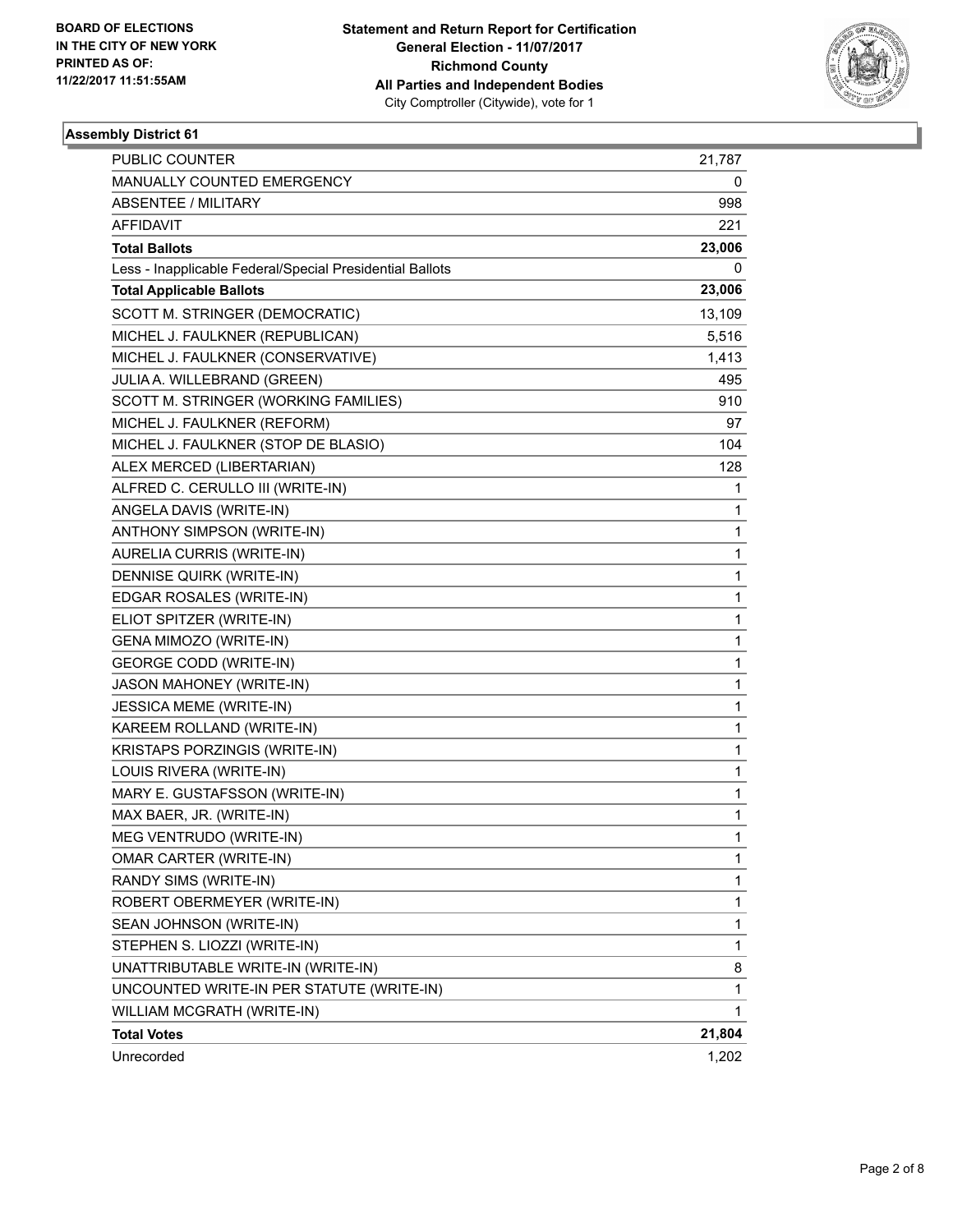

| PUBLIC COUNTER                                           | 31,137         |
|----------------------------------------------------------|----------------|
| MANUALLY COUNTED EMERGENCY                               | 0              |
| <b>ABSENTEE / MILITARY</b>                               | 961            |
| AFFIDAVIT                                                | 293            |
| <b>Total Ballots</b>                                     | 32,391         |
| Less - Inapplicable Federal/Special Presidential Ballots | 0              |
| <b>Total Applicable Ballots</b>                          | 32,391         |
| SCOTT M. STRINGER (DEMOCRATIC)                           | 8,223          |
| MICHEL J. FAULKNER (REPUBLICAN)                          | 17,558         |
| MICHEL J. FAULKNER (CONSERVATIVE)                        | 2,949          |
| JULIA A. WILLEBRAND (GREEN)                              | 455            |
| SCOTT M. STRINGER (WORKING FAMILIES)                     | 733            |
| MICHEL J. FAULKNER (REFORM)                              | 92             |
| MICHEL J. FAULKNER (STOP DE BLASIO)                      | 166            |
| ALEX MERCED (LIBERTARIAN)                                | 133            |
| ALAN CATANEO (WRITE-IN)                                  | 2              |
| BERT KANNUDO (WRITE-IN)                                  | 2              |
| DAVE CHAPELLE (WRITE-IN)                                 | 1              |
| DONALD J. TRUMP, JR (WRITE-IN)                           | 1              |
| EDWARD L. LEAVY, JR. (WRITE-IN)                          | 1              |
| <b>GREG RODRIGUEZ (WRITE-IN)</b>                         | 1              |
| JOHN TUCKER (WRITE-IN)                                   | 1              |
| JOSEPH C. BORELLI (WRITE-IN)                             | 1              |
| JOSEPH MIONE (WRITE-IN)                                  | 1              |
| KATHLEEN GORMAN (WRITE-IN)                               | 1              |
| KEVIN ELKINS (WRITE-IN)                                  | 1              |
| LAIRD KLEIN (WRITE-IN)                                   | 1              |
| LOUIS LEONARD ROMANO (WRITE-IN)                          | 1              |
| MARK CUNIZIO (WRITE-IN)                                  | 1              |
| PHILIP CARONE (WRITE-IN)                                 | 1              |
| PHILIP LIA (WRITE-IN)                                    | 1              |
| RAENA MCCARTHY (WRITE-IN)                                | $\mathbf{1}$   |
| RONALD CASTORINA, JR. (WRITE-IN)                         | 1              |
| RUSSELL C. GALLO (WRITE-IN)                              | 1              |
| SAL F. ALBANESE (WRITE-IN)                               | 1              |
| UNATTRIBUTABLE WRITE-IN (WRITE-IN)                       | 5              |
| UNCOUNTED WRITE-IN PER STATUTE (WRITE-IN)                | $\overline{2}$ |
| <b>Total Votes</b>                                       | 30,338         |
| Unrecorded                                               | 2,053          |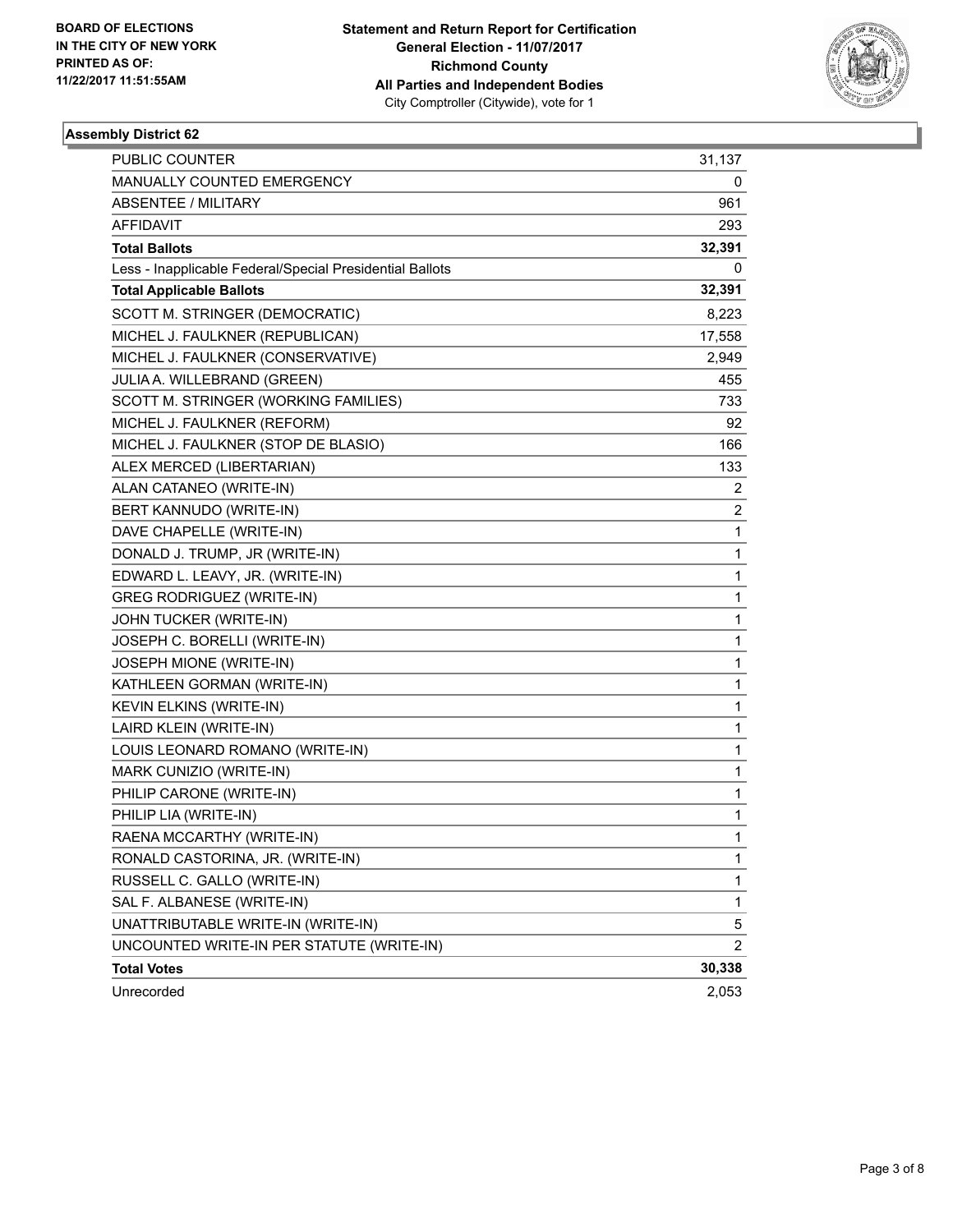

| <b>PUBLIC COUNTER</b>                                    | 23,788          |
|----------------------------------------------------------|-----------------|
| MANUALLY COUNTED EMERGENCY                               | 0               |
| ABSENTEE / MILITARY                                      | 1,059           |
| <b>AFFIDAVIT</b>                                         | 221             |
| <b>Total Ballots</b>                                     | 25,068          |
| Less - Inapplicable Federal/Special Presidential Ballots | 0               |
| <b>Total Applicable Ballots</b>                          | 25,068          |
| SCOTT M. STRINGER (DEMOCRATIC)                           | 10,147          |
| MICHEL J. FAULKNER (REPUBLICAN)                          | 10,008          |
| MICHEL J. FAULKNER (CONSERVATIVE)                        | 1,886           |
| JULIA A. WILLEBRAND (GREEN)                              | 473             |
| SCOTT M. STRINGER (WORKING FAMILIES)                     | 715             |
| MICHEL J. FAULKNER (REFORM)                              | 68              |
| MICHEL J. FAULKNER (STOP DE BLASIO)                      | 123             |
| ALEX MERCED (LIBERTARIAN)                                | 119             |
| ANDREW J. LANZA (WRITE-IN)                               | 1               |
| AVE CORMIEN (WRITE-IN)                                   | $\mathbf{1}$    |
| BERNIE SANDERS (WRITE-IN)                                | 1               |
| <b>GARY DELL ABATE (WRITE-IN)</b>                        | $\mathbf{1}$    |
| <b>GREG RODRIGUEZ (WRITE-IN)</b>                         | $\mathbf{1}$    |
| PHILIP LIA (WRITE-IN)                                    | 1               |
| ROBERT ELTING (WRITE-IN)                                 | 1               |
| SARA WONG (WRITE-IN)                                     | $\mathbf{1}$    |
| UNATTRIBUTABLE WRITE-IN (WRITE-IN)                       | 12 <sup>°</sup> |
| YOEL TEITELBAUM (WRITE-IN)                               | $\mathbf{1}$    |
| <b>Total Votes</b>                                       | 23,560          |
| Unrecorded                                               | 1.508           |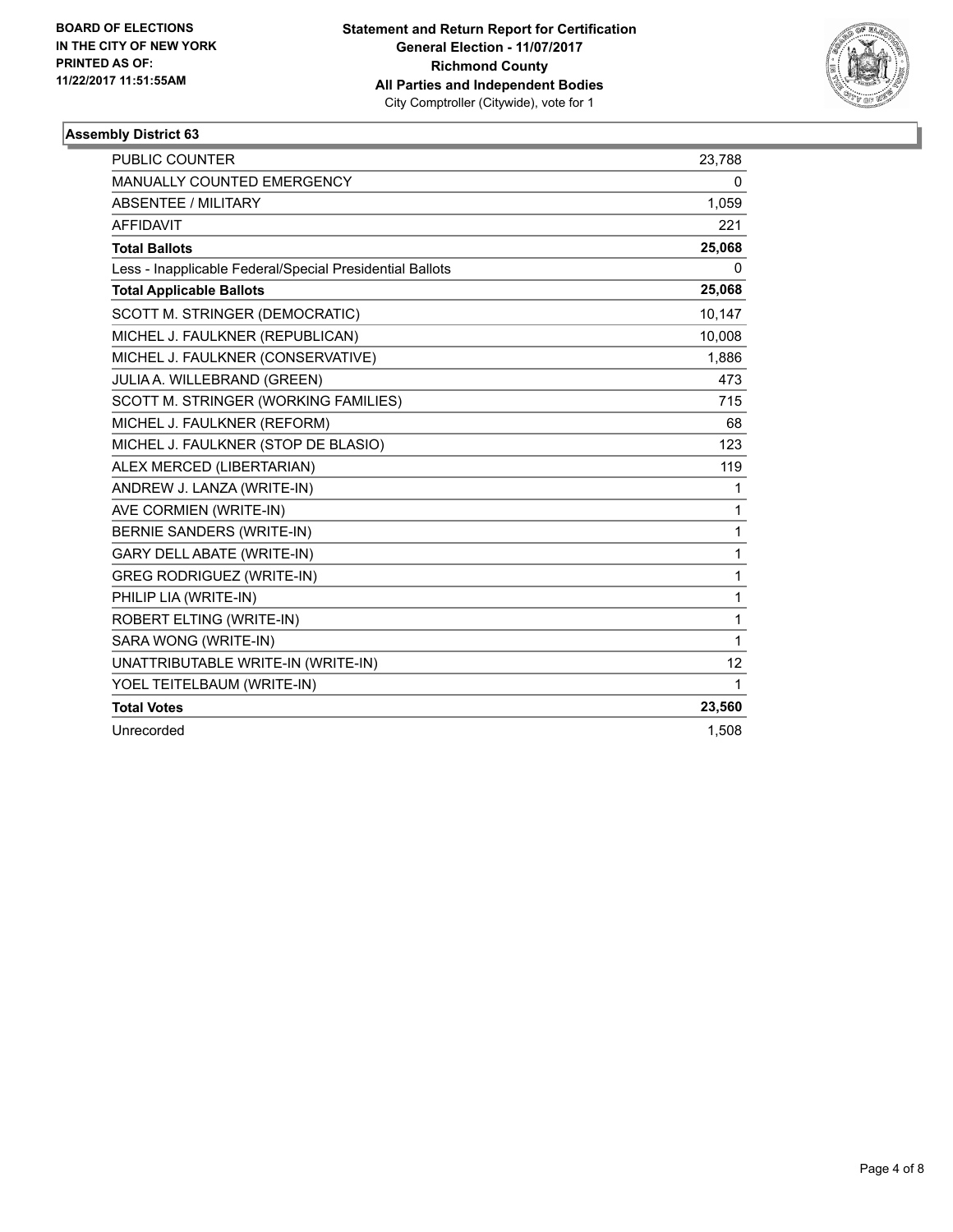

| <b>PUBLIC COUNTER</b>                                    | 18,860      |
|----------------------------------------------------------|-------------|
| MANUALLY COUNTED EMERGENCY                               | 0           |
| <b>ABSENTEE / MILITARY</b>                               | 834         |
| <b>AFFIDAVIT</b>                                         | 143         |
| <b>Total Ballots</b>                                     | 19,837      |
| Less - Inapplicable Federal/Special Presidential Ballots | 0           |
| <b>Total Applicable Ballots</b>                          | 19,837      |
| SCOTT M. STRINGER (DEMOCRATIC)                           | 6,213       |
| MICHEL J. FAULKNER (REPUBLICAN)                          | 9,291       |
| MICHEL J. FAULKNER (CONSERVATIVE)                        | 1,820       |
| JULIA A. WILLEBRAND (GREEN)                              | 363         |
| SCOTT M. STRINGER (WORKING FAMILIES)                     | 579         |
| MICHEL J. FAULKNER (REFORM)                              | 56          |
| MICHEL J. FAULKNER (STOP DE BLASIO)                      | 132         |
| ALEX MERCED (LIBERTARIAN)                                | 116         |
| <b>ANTHONY PIERRO (WRITE-IN)</b>                         | 1           |
| ELIOT SPITZER (WRITE-IN)                                 | 1           |
| ESTEBAN E. GONZALEZ (WRITE-IN)                           | 1           |
| JOHN SZELUGA (WRITE-IN)                                  | 1           |
| MICHAEL PORELMOTER (WRITE-IN)                            | 1           |
| <b>ROBERT DAVIS (WRITE-IN)</b>                           | $\mathbf 1$ |
| ROBERT HELBOCK (WRITE-IN)                                | 1           |
| UNATTRIBUTABLE WRITE-IN (WRITE-IN)                       | 11          |
| UNCOUNTED WRITE-IN PER STATUTE (WRITE-IN)                | 1           |
| WILLIAM THOMPSON (WRITE-IN)                              | 1           |
| <b>Total Votes</b>                                       | 18,590      |
| Unrecorded                                               | 1.247       |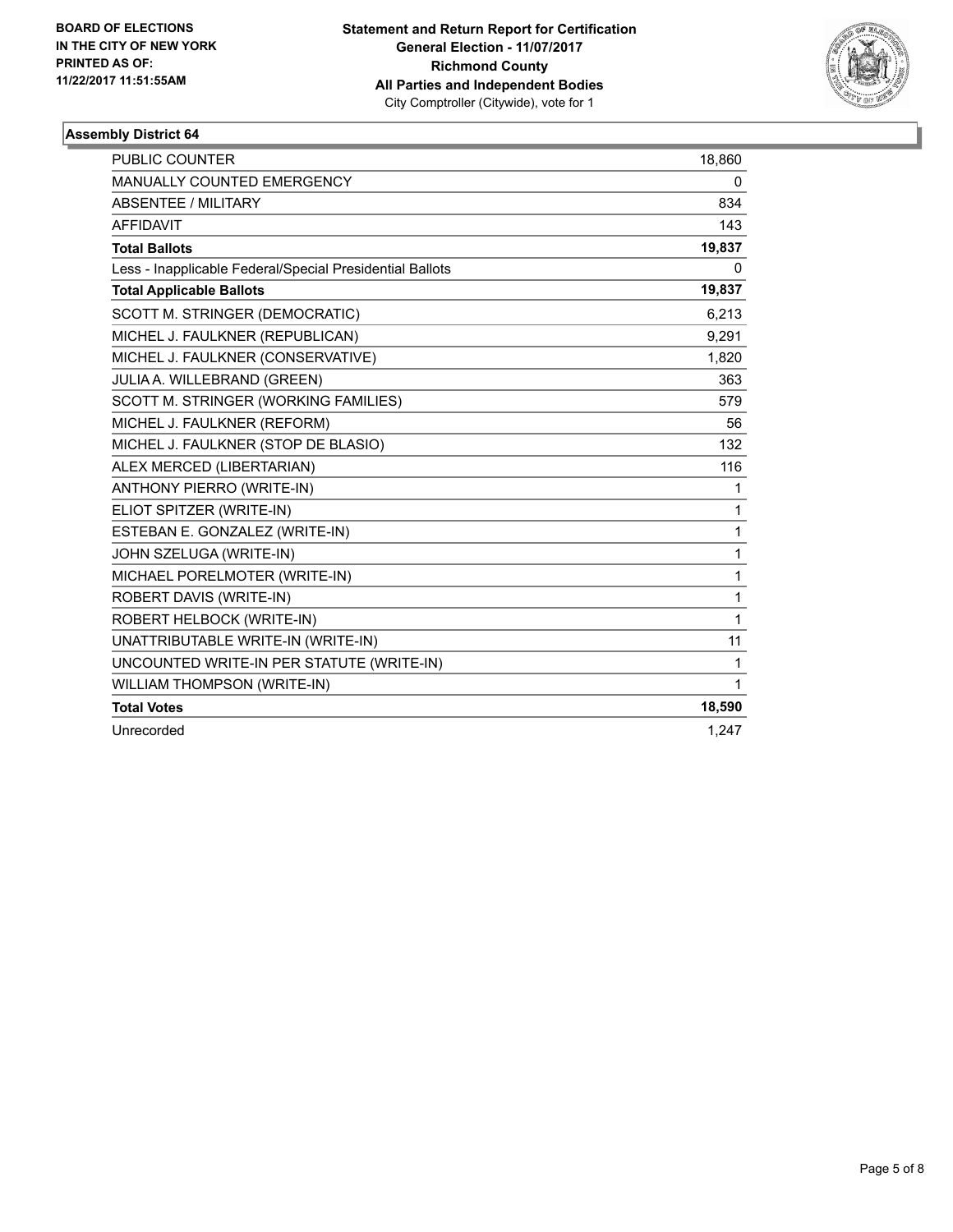

#### **Total for City Comptroller (Citywide) - Richmond County**

| <b>PUBLIC COUNTER</b>                                    | 95,572       |
|----------------------------------------------------------|--------------|
| MANUALLY COUNTED EMERGENCY                               | 0            |
| <b>ABSENTEE / MILITARY</b>                               | 3,852        |
| AFFIDAVIT                                                | 878          |
| <b>Total Ballots</b>                                     | 100,302      |
| Less - Inapplicable Federal/Special Presidential Ballots | 0            |
| <b>Total Applicable Ballots</b>                          | 100,302      |
| SCOTT M. STRINGER (DEMOCRATIC)                           | 37,692       |
| MICHEL J. FAULKNER (REPUBLICAN)                          | 42,373       |
| MICHEL J. FAULKNER (CONSERVATIVE)                        | 8,068        |
| JULIA A. WILLEBRAND (GREEN)                              | 1,786        |
| SCOTT M. STRINGER (WORKING FAMILIES)                     | 2,937        |
| MICHEL J. FAULKNER (REFORM)                              | 313          |
| MICHEL J. FAULKNER (STOP DE BLASIO)                      | 525          |
| ALEX MERCED (LIBERTARIAN)                                | 496          |
| ALAN CATANEO (WRITE-IN)                                  | 2            |
| ALFRED C. CERULLO III (WRITE-IN)                         | 1            |
| ANDREW J. LANZA (WRITE-IN)                               | 1            |
| ANGELA DAVIS (WRITE-IN)                                  | 1            |
| ANTHONY PIERRO (WRITE-IN)                                | 1            |
| ANTHONY SIMPSON (WRITE-IN)                               | $\mathbf 1$  |
| AURELIA CURRIS (WRITE-IN)                                | 1            |
| AVE CORMIEN (WRITE-IN)                                   | 1            |
| BERNIE SANDERS (WRITE-IN)                                | 1            |
| BERT KANNUDO (WRITE-IN)                                  | 2            |
| DAVE CHAPELLE (WRITE-IN)                                 | 1            |
| DENNISE QUIRK (WRITE-IN)                                 | $\mathbf 1$  |
| DONALD J. TRUMP, JR (WRITE-IN)                           | 1            |
| EDGAR ROSALES (WRITE-IN)                                 | 1            |
| EDWARD L. LEAVY, JR. (WRITE-IN)                          | 1            |
| ELIOT SPITZER (WRITE-IN)                                 | 2            |
| ESTEBAN E. GONZALEZ (WRITE-IN)                           | $\mathbf{1}$ |
| GARY DELL ABATE (WRITE-IN)                               | 1            |
| GENA MIMOZO (WRITE-IN)                                   | 1            |
| <b>GEORGE CODD (WRITE-IN)</b>                            | 1            |
| <b>GREG RODRIGUEZ (WRITE-IN)</b>                         | 2            |
| JASON MAHONEY (WRITE-IN)                                 | 1            |
| JESSICA MEME (WRITE-IN)                                  | 1            |
| JOHN SZELUGA (WRITE-IN)                                  | 1            |
| JOHN TUCKER (WRITE-IN)                                   | 1            |
| JOSEPH C. BORELLI (WRITE-IN)                             | 1            |
| JOSEPH MIONE (WRITE-IN)                                  | 1            |
| KAREEM ROLLAND (WRITE-IN)                                | 1            |
| KATHLEEN GORMAN (WRITE-IN)                               | 1            |
| KEVIN ELKINS (WRITE-IN)                                  | 1            |
| KRISTAPS PORZINGIS (WRITE-IN)                            | 1            |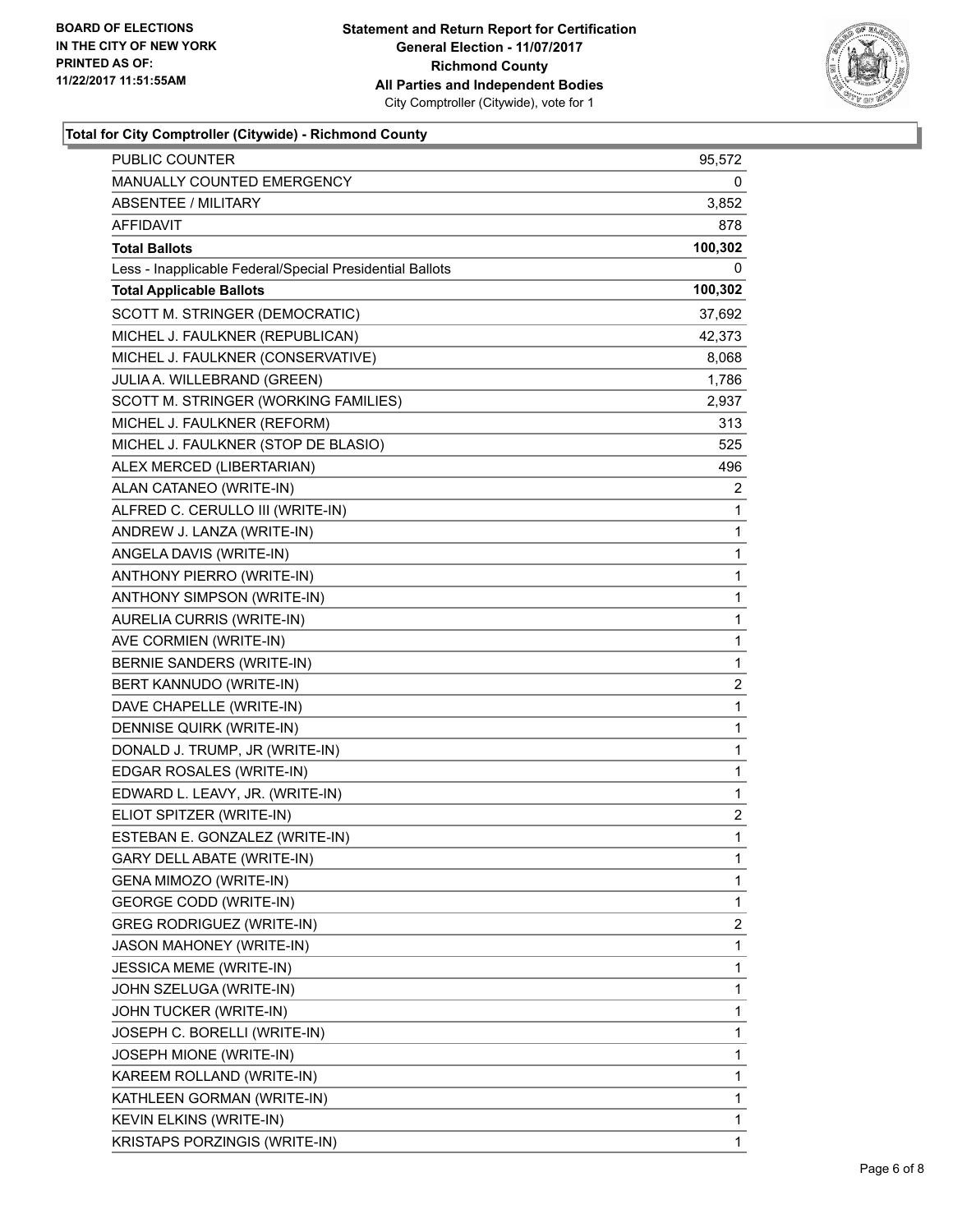

#### **Total for City Comptroller (Citywide) - Richmond County**

| LAIRD KLEIN (WRITE-IN)                    | 1            |
|-------------------------------------------|--------------|
| LOUIS LEONARD ROMANO (WRITE-IN)           | $\mathbf{1}$ |
| LOUIS RIVERA (WRITE-IN)                   | 1            |
| MARK CUNIZIO (WRITE-IN)                   | 1            |
| MARY E. GUSTAFSSON (WRITE-IN)             | 1            |
| MAX BAER, JR. (WRITE-IN)                  | 1            |
| MEG VENTRUDO (WRITE-IN)                   | 1            |
| MICHAEL PORELMOTER (WRITE-IN)             | 1            |
| <b>OMAR CARTER (WRITE-IN)</b>             | 1            |
| PHILIP CARONE (WRITE-IN)                  | 1            |
| PHILIP LIA (WRITE-IN)                     | 2            |
| RAENA MCCARTHY (WRITE-IN)                 | 1            |
| RANDY SIMS (WRITE-IN)                     | 1            |
| ROBERT DAVIS (WRITE-IN)                   | 1            |
| ROBERT ELTING (WRITE-IN)                  | 1            |
| ROBERT HELBOCK (WRITE-IN)                 | 1            |
| ROBERT OBERMEYER (WRITE-IN)               | 1            |
| RONALD CASTORINA, JR. (WRITE-IN)          | 1            |
| RUSSELL C. GALLO (WRITE-IN)               | 1            |
| SAL F. ALBANESE (WRITE-IN)                | 1            |
| SARA WONG (WRITE-IN)                      | 1            |
| SEAN JOHNSON (WRITE-IN)                   | 1            |
| STEPHEN S. LIOZZI (WRITE-IN)              | 1            |
| UNATTRIBUTABLE WRITE-IN (WRITE-IN)        | 36           |
| UNCOUNTED WRITE-IN PER STATUTE (WRITE-IN) | 4            |
| WILLIAM MCGRATH (WRITE-IN)                | 1            |
| WILLIAM THOMPSON (WRITE-IN)               | 1            |
| YOEL TEITELBAUM (WRITE-IN)                | 1            |
| <b>Total Votes</b>                        | 94,292       |
| Unrecorded                                | 6,010        |